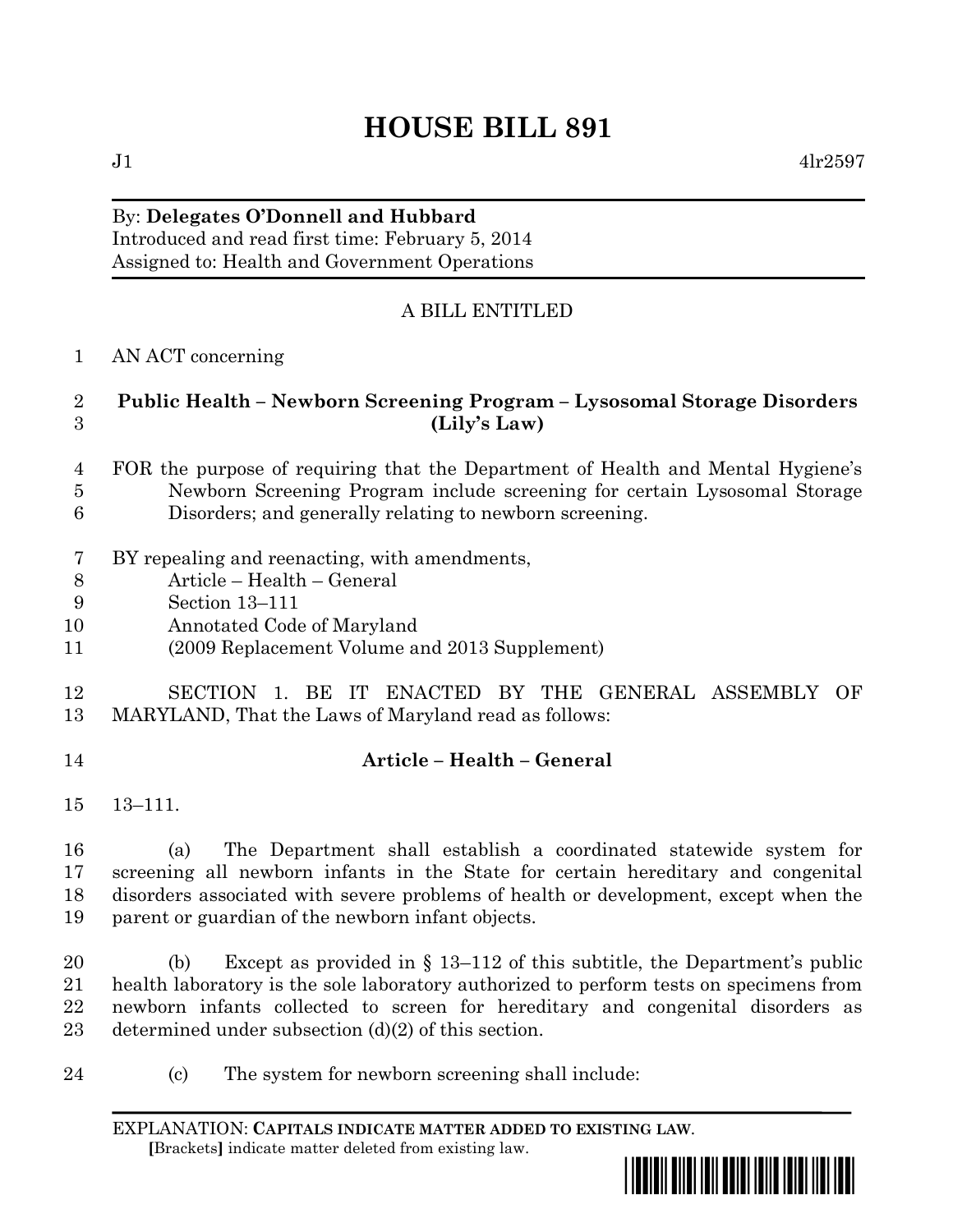(1) Laboratory testing and the reporting of test results; **[**and**]** (2) Follow–up activities to facilitate the rapid identification and treatment of an affected child**; AND (3) SCREENING FOR THE FOLLOWING LYSOSOMAL STORAGE DISORDERS: (I) KRABBE LEUKODYSTROPHY; (II) POMPE DISEASE; (III) GAUCHER DISEASE; (IV) NIEMANN–PICK DISEASE; (V) FABRY DISEASE; AND (VI) HURLER SYNDROME**. (d) In consultation with the State Advisory Council on Hereditary and Congenital Disorders, the Department shall: (1) Establish protocols for a health care provider to obtain and deliver test specimens to the Department's public health laboratory; (2) Determine the screening tests that the Department's public health laboratory is required to perform; (3) Maintain a coordinated statewide system for newborn screening that carries out the purpose described in subsection (c) of this section that includes: (i) Communicating the results of screening tests to the health care provider of the newborn infant; 22 (ii) Locating newborn infants with abnormal test results; (iii) Sharing newborn screening information between hospitals, health care providers, treatment centers, and laboratory personnel; and (iv) Delivering needed clinical, diagnostic, and treatment information to health care providers, parents, and caregivers; and

**HOUSE BILL 891**